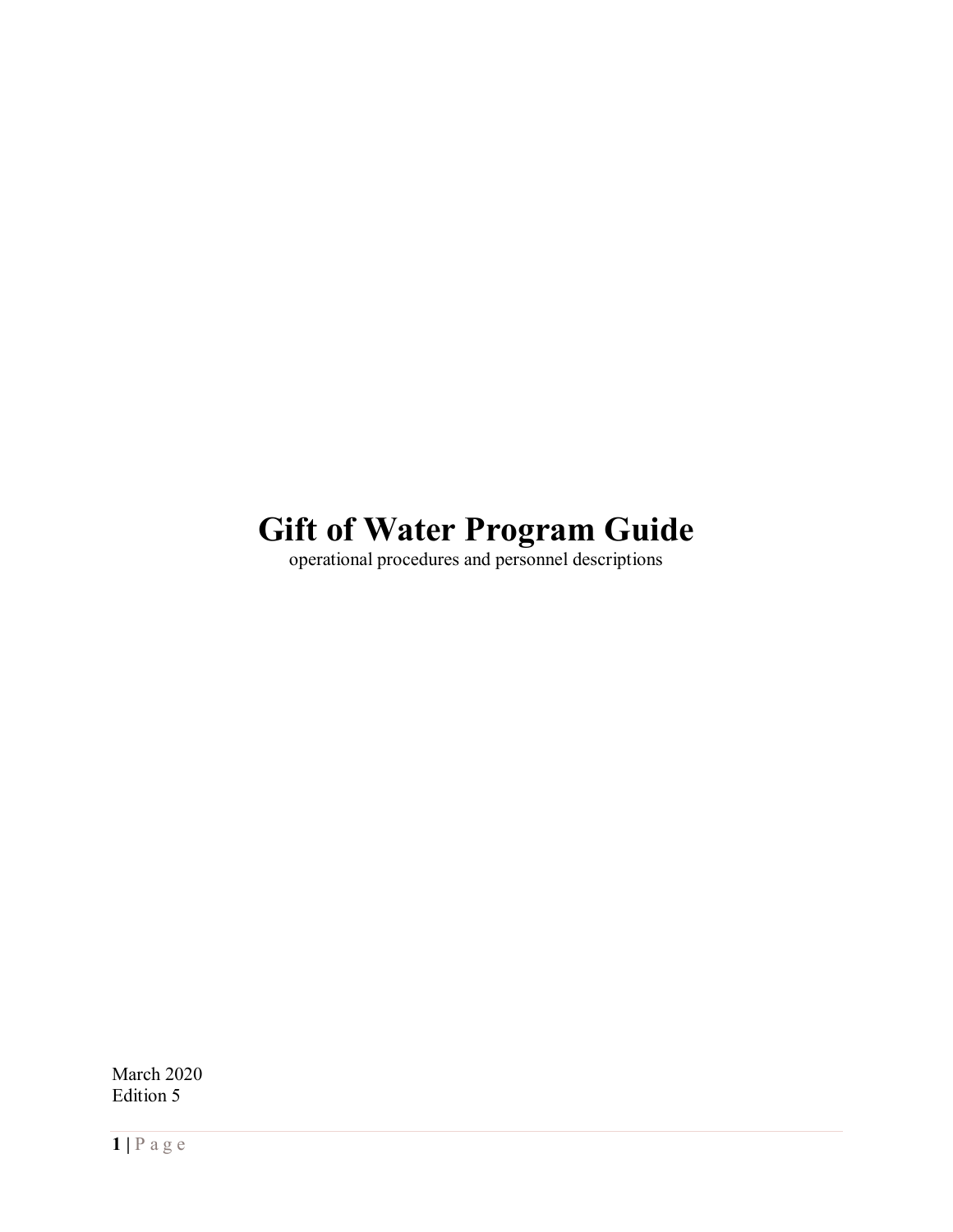| <b>Table of Contents</b>                                                   |    |
|----------------------------------------------------------------------------|----|
| <b>Gift of Water Program</b>                                               |    |
| The Organization                                                           | 3  |
| The Process of Starting a Water Program                                    | 3  |
| Geographical Classification                                                | 4  |
| <b>Gift of Water Product</b>                                               |    |
| The Filtration System                                                      | 5  |
| The Purification Process                                                   | 6  |
| Cleaning the Filtration System                                             | 6  |
| <b>Gift of Water Organizational Structure</b>                              |    |
| <b>Board of Directors</b>                                                  | 6  |
| Partner Organization                                                       | 7  |
| Program Manager                                                            | 7  |
| <b>Technician Mentor</b>                                                   | 8  |
| <b>Training Manager</b>                                                    | 9  |
| Warehouse Manager                                                          | 10 |
| <b>Community Auditor</b>                                                   | 10 |
| Community Leadership                                                       | 11 |
| Master Technician                                                          | 11 |
| Technician                                                                 | 12 |
| Household Beneficiary                                                      | 13 |
| Communications                                                             | 14 |
| <b>Documents and Forms</b>                                                 | 14 |
| <b>Census</b>                                                              | 15 |
| <b>Audits</b>                                                              | 15 |
| <b>Estimated Financial Responsibility Summary for Partner Organization</b> |    |
| <b>Start-Up Costs</b>                                                      | 15 |
| <b>Ongoing Costs</b>                                                       | 15 |
| <b>Contact information</b>                                                 | 16 |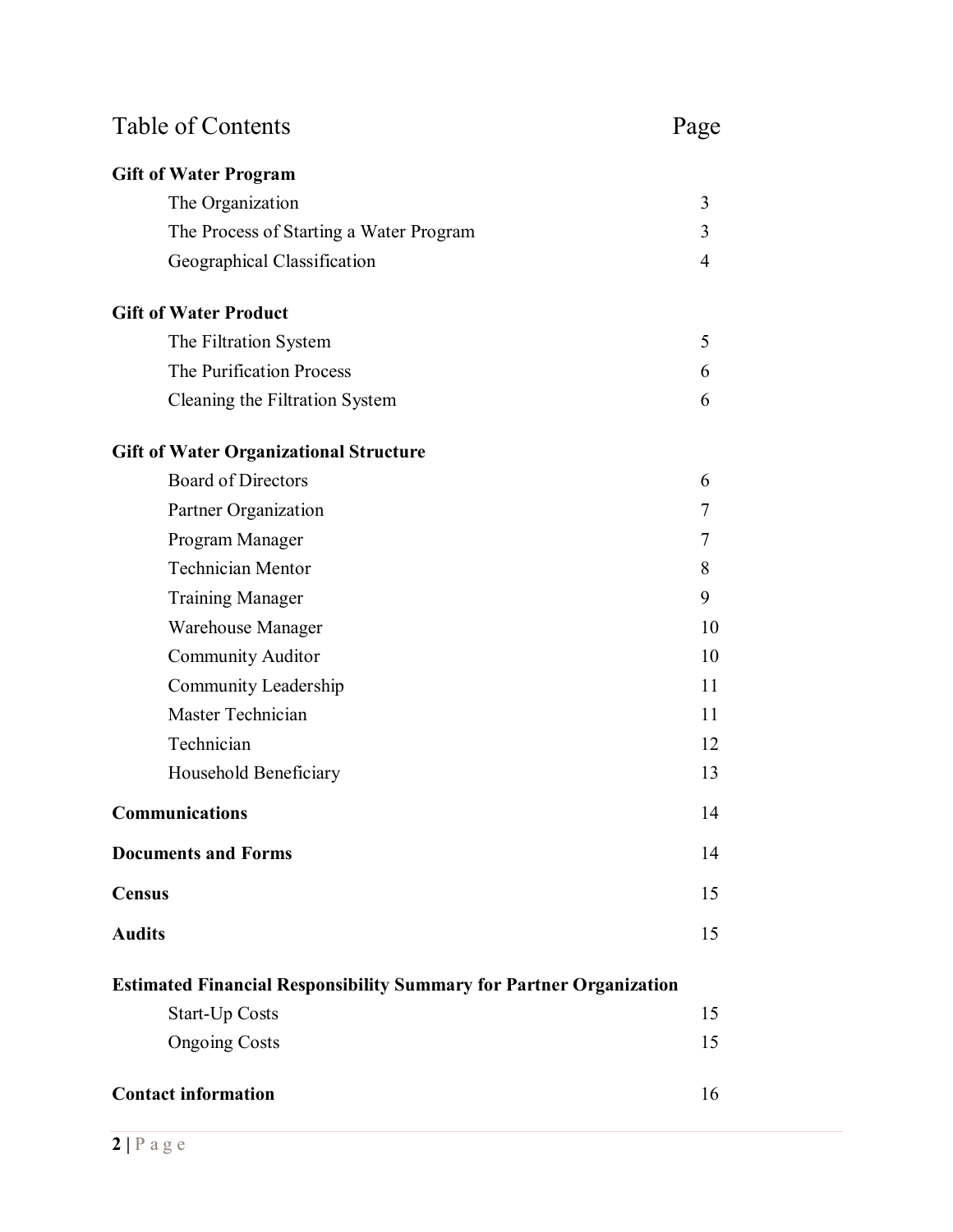# **Gift of Water Program**

#### *The Organization*

The mission of Gift of Water is to provide a safe source of drinking water to improve the health of those living in Haiti. This is accomplished by using technology, education, and community involvement. The Gift of Water program is a facilitated collaboration with Partner Organizations and Haitian communities.

- Gift of Water (GoW) is a 501c3 non-profit organization that provides clean water programs paired with its proven Household Water Treatment System (HWTS) to any community in Haiti
- Founded in 1995
- Proven model for partnering with organizations and Haitian communities
- Working with over 35 partnering organizations
- Distributes new systems annually as well as provides maintenance parts for tens of thousands of systems already in service
- Offers community WaSH (Water, Sanitation and Hygiene) education utilizing Center for Affordable Water Sanitation Technologies (CAWST) materials and training methods
- Uses a multi-barrier water purification system that meets the World Health Organization's (WHO) top standards for quality. The purification system has also been the subject of multiple university studies and is recognized by the Center for Disease Control and Prevention (CDC).
- Continuously attracts new partnerships with non-profit organizations who are working in Haiti to launch clean water programs in their affiliated Haitian communities.

# *The Process of Starting a Water Program*

Outlined below are the operational procedures for launching a Gift of Water program in a Haitian community.

- 1. **Initial interest:** At the request of a person or organization that has an established relationship with a Haitian Community, Gift of Water will facilitate communications between actors to determine interest and viability of launching a Gift of Water program.
- 2. **Technician selection:** Haitian community leadership will nominate 3 technician candidates and submit them to the GoW Technician Trainer to be interviewed. The Technician Trainer will make the final selection based on adherence to the responsibilities and qualifications outlined in this Program Guide.
- 3. **Community leadership and technician training:** The Gift of Water Technician Trainer travels to the Haitian community and trains both the newly appointed technician and community leadership regarding how to conduct activities according to the Gift of Water Program Guide. This comprehensive training includes: assembly and maintenance of the water purification system, WaSH (Water, Sanitation, and Hygiene) education, distribution techniques, tracking systems, household visits, communications and reporting.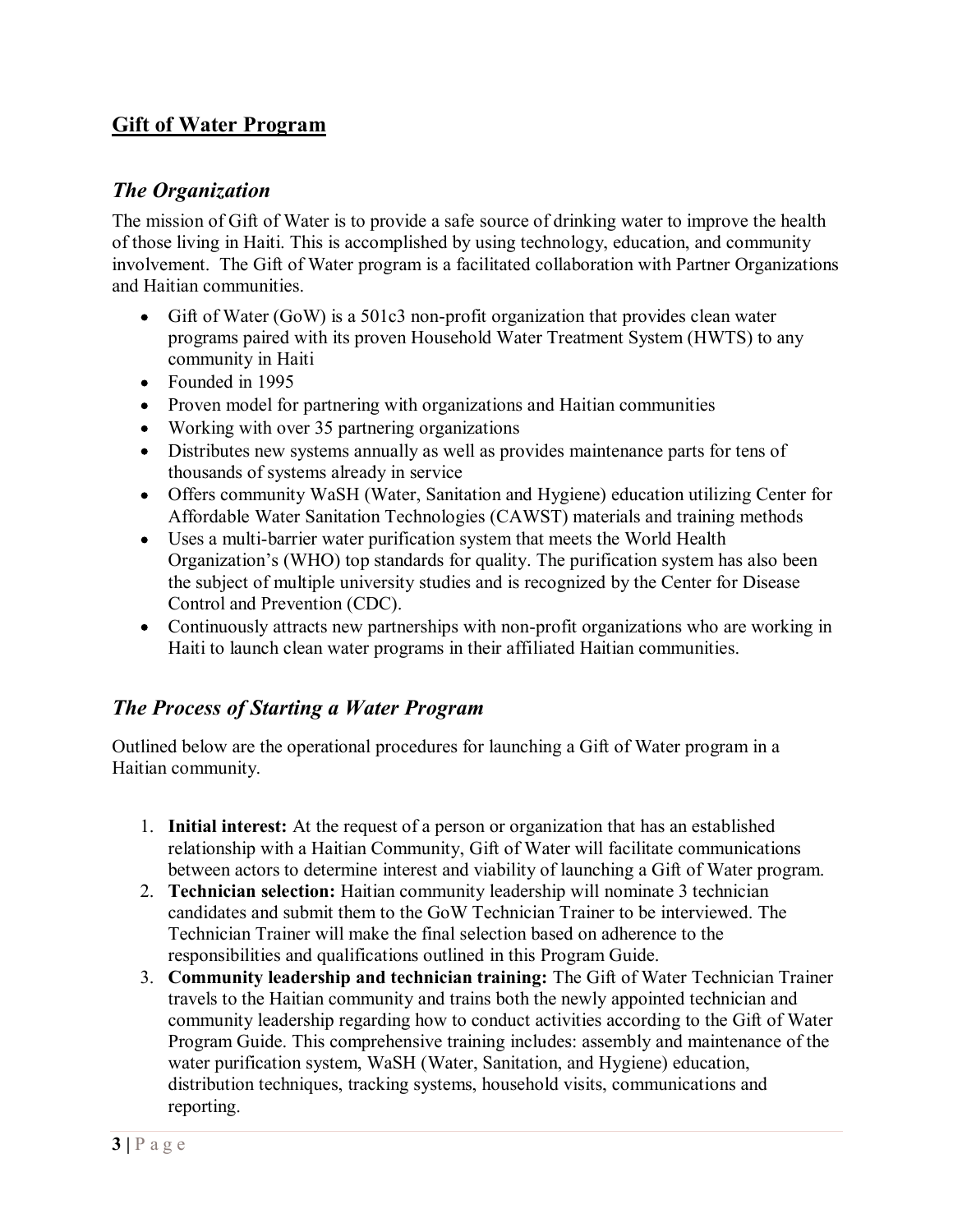- 4. **Purifiers are purchased and delivered**: Orders for water purifiers and chlorine tablets are placed and arranged for delivery to the community or picked-up at the Gift of Water warehouse in Port-au-Prince.
- 5. **Distribution of water purifiers:** Technician and community leadership will schedule household training and distribution events for the beneficiaries chosen in advance.
- 6. **Household visitations**: The technician will begin required monthly household visits and submit written monthly reports outlining work activities to the community leader and/or designated person from the Partner Organization.
- 7. **Ongoing communication**: Regular communications are to be conducted between the technician, community leadership, and Partner Organization to ensure program sustainability. The smartphone application *WhatsApp* is a good communication tool to consider.
- 8. **Ordering:** Order requests will be communicated from the technician, community leadership, and/or Partner Organization in collaboration with one another. The order is then processed through Gift of Water and prepared for pickup or delivery to the Haitian community. Placing order for consumable parts and chlorine tablets should be done at least twice a year.
- 9. **Program expansion**: Program growth occurs at the discretion of the Partner Organization by placing orders with Gift of Water.
- 10. **Verification of Program uptake:** Official community visits and audits by Gift of Water personnel with reports are available upon request or can be conducted by the Partner Organization using the documents provided with this guide. It is recommended that an annual audit be performed to ensure the local program is running well and to verify that household beneficiaries are using the purification systems correctly and consistently.

# *Geographical Classifications*

Based on the demographics and topography of Haiti, Gift of Water describes communities using a series of zones to characterize the proximity of homes to one another and their accessibility.

Included below are the approximate numbers of water purification systems one technician can reasonably visit per month when working full time.

- Green: Highly populated areas with reasonably functioning government and infrastructure. 500 systems
- Yellow: Developing cities with variations in concentrated population, outlying farming communities, some governmental presence, and basic infrastructure. 400 systems
- Red: Generally mountainous farming communities with little to no government presence and lacking infrastructure. 300 systems

**Regardless of the zoning assignment, the biggest determining factor as to how many households a technician can visit per month is the placement of the systems: their proximity to each other and to the residence of the technician. The importance of correctly placing systems in the community cannot be overstated. A program's success directly correlates with technician visits to beneficiaries which can only be effective if systems are correctly clustered together.**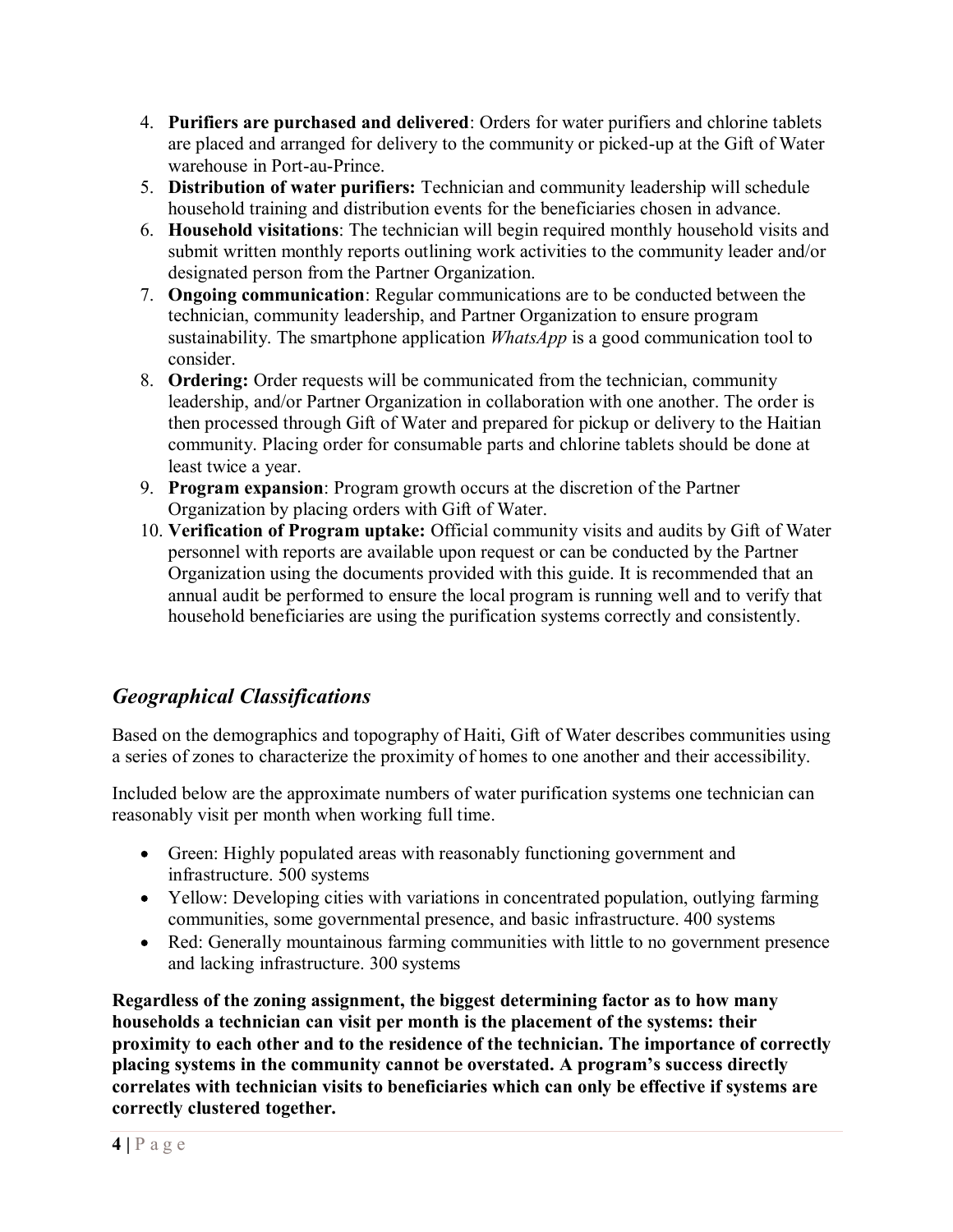# **Gift of Water Product**

# *Filtration System*

# **Gift of Water System**



The Gift of Water filtration system incorporates a multi-barrier approach that leads to high quality treated water.

- **Disinfection:** A 67 mg chlorine tablet is used to treat the water in the top bucket to kill bacteria and viruses. A 17mg chlorine tablet is placed in the bottom bucket to inhibit recontamination.
- **Sedimentation:** In water containing iron, exposure to chlorine precipitates the iron so it can be removed by filtration. Other sediment is removed by the 1 micron polypropylene string filter.
- Filtration: The tightly wound polypropylene string filter in the top bucket prevents larger microbes and parasites from passing through. As water travels through the one way check valve, it is then filtered through a Granulated Activated Carbon (GAC) filter to remove chemicals that cause bad taste as well as the high level of chlorine used in the disinfection process.
- **Safe Storage:** The now clean water is safely stored in the bottom bucket. A 17mg chlorine tablet is added to inhibit re-contamination and the water is dispensed through an integrated spigot.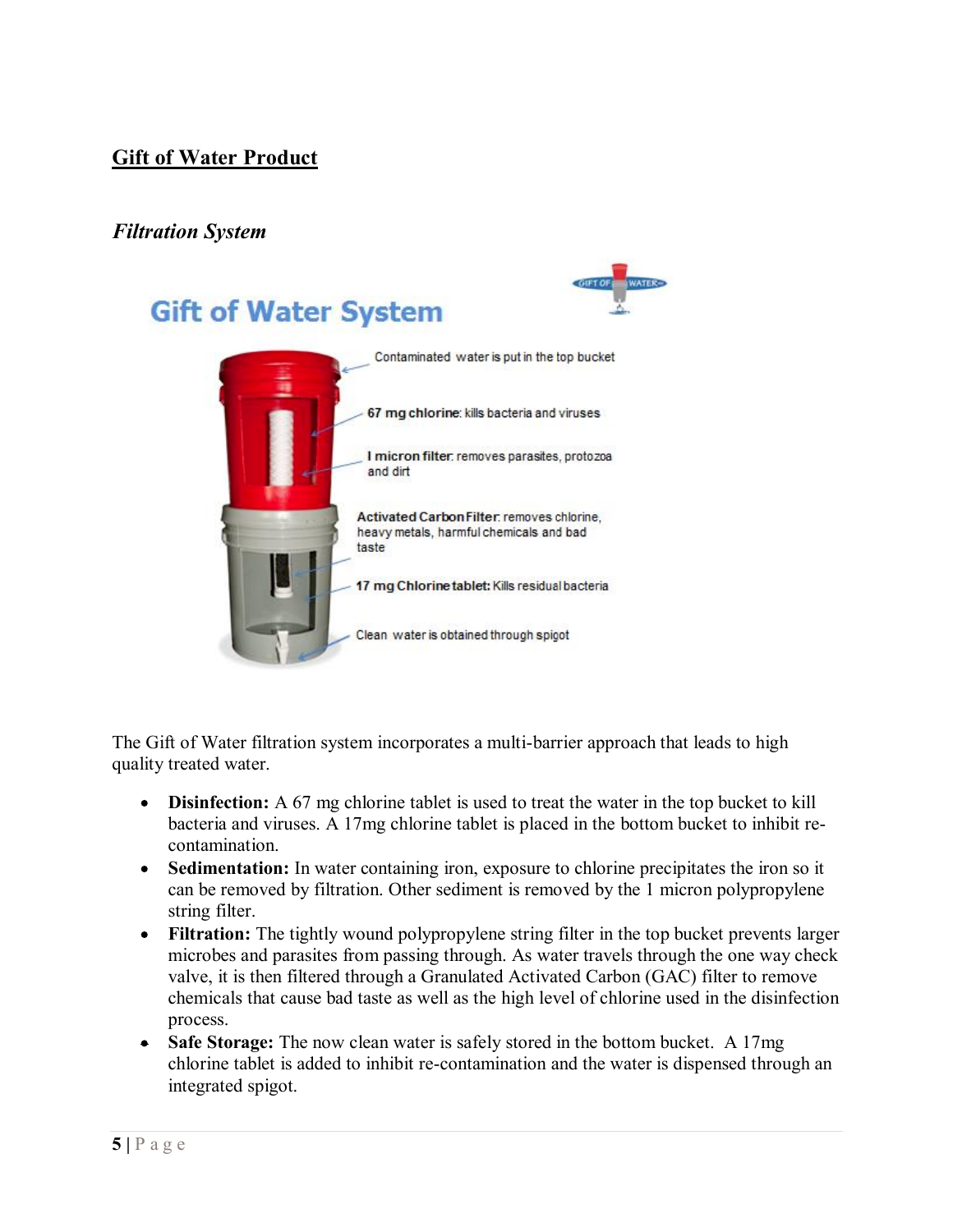# *The Purification Process*

- 1. Separate the two buckets and fill the top bucket with water obtained by any available source; preferably clear water
- **2.** Place a 67mg chlorine tablet in the top bucket and **wait 30 minutes for disinfection**
- 3. Place a 17mg chlorine tablet in the bottom bucket to create a safe storage container
- 4. Connect the buckets; place the top bucket atop the bottom bucket and wait for the water to filter into the bottom bucket
- 5. Use the integrated spigot to obtain clean water.

#### *Cleaning the Filtration System*

- 1. Using only liquid chlorine and a clean towel, wipe out the inside of the filtration system starting with the bottom bucket and then the top bucket
- 2. After cleaning the inside, wipe down the spigot and outside of the buckets

#### **Organizational Structure**

Gift of Water, their Partner Organizations, and the Haitian communities in which they operate all have designated responsibilities. These groups are subdivided and listed in Gift of Water's order of operations.

#### *Board of Directors*

The Gift of Water Program is administered by the Board of Directors comprised of individuals with combined experience working in Haiti, water purification technology, health services, law, research studies, multi-media intelligence, and non-profit management.

- Facilitate the manufacturing and delivery to Port au Prince the Gift of Water purification systems and product therein to support program operations
- Ensure inventory is readily available and maintained in a secure warehouse
- Provide a high quality, reliable, and affordable household water purifier
- Employ necessary support staff in Haiti
- Maintain accurate financial records
- Communicate with Gift of Water personnel
- Assist in addressing program challenges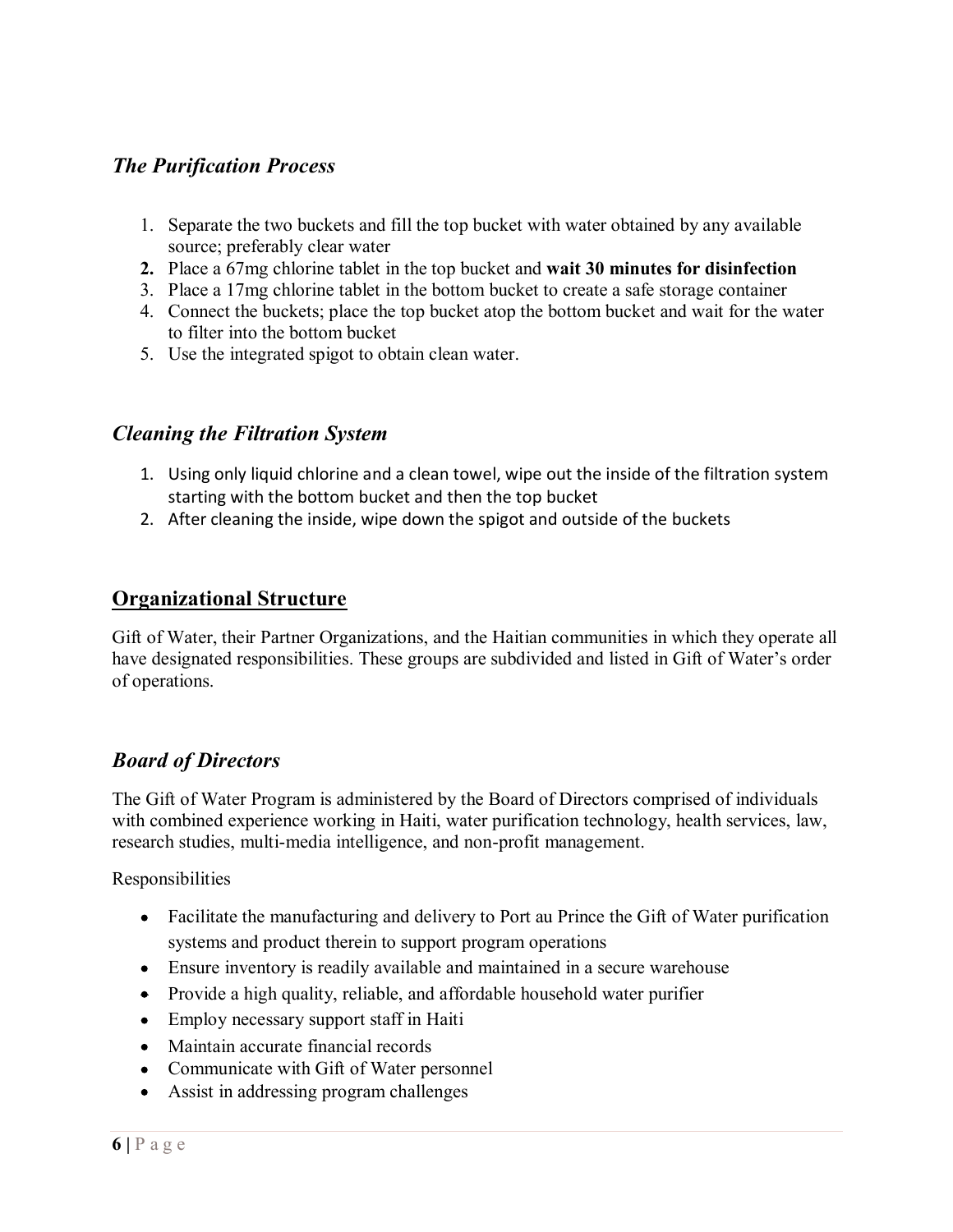# *Partner Organization*

Organizations who have a relationship with a community in Haiti and interest in providing safe water partner with GoW to bring a clean water program to the Haitian community.

Responsibilities

- Observe and oversee the formation and continuation of the Gift of Water program
- Provide funding for the start-up:
	- o Initial community evaluation by the GoW Program Manager
	- o Technician training and supplies
	- o Purchase and deliver filtration systems and chlorine tablets
- Provide funding to maintain the program:
	- o Pay the monthly salary of the technician(s)
	- o Facilitate the purchase of ongoing chlorine tablets, replacement parts and new systems
	- o Resupply the technician with chlorine test kits, shirts, hats, backpacks and tools as needed
- Provide ongoing communication:
	- o with community leaders to receive reports
	- o with technician(s) to provide motivation and oversight
	- o with Gift of Water to relay information, place orders, and request community visits or audits
- Reserve time to physically visit the community, technician, and household beneficiaries

Qualifications

- Routine communication commitments and visits to the Haitian community
- Willingness and ability to provide financial support for the Gift of Water program as outlined in responsibilities

#### *Program Manager*

The Program Manager has responsibility for the efficient and effective operation of the general overall Gift of Water program based in Haiti.

- Work in Haiti to assist Partner Organizations and communities in creating a sustainable water program according to Gift of Water protocol cadded details consolodated information
- Facilitate communication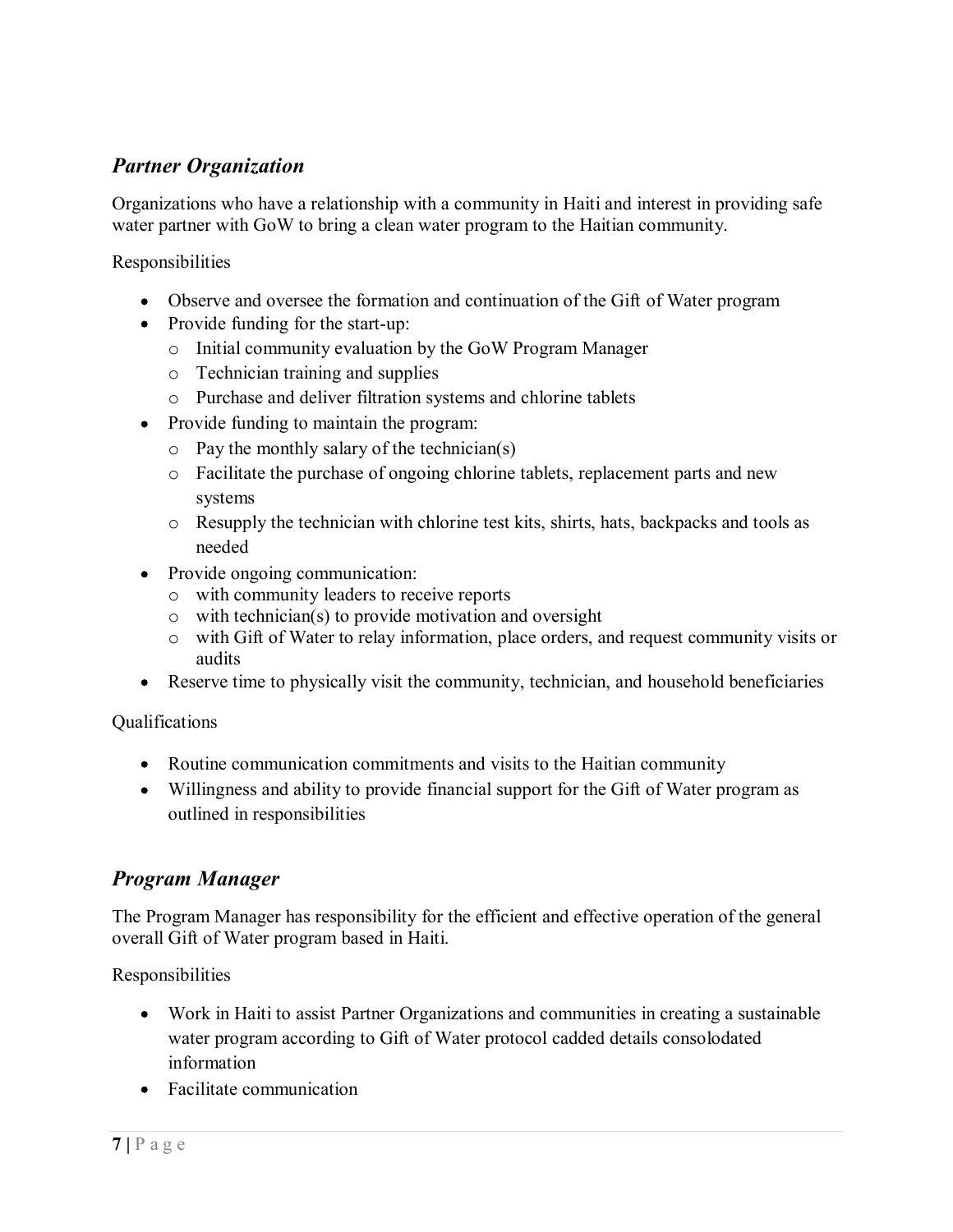- Submit detailed and timely reports after community visits and audits by working with all participants to establish roles and methodology of communication while addressing lapses in the process added details
- Manage logistics and/or community visits, training sessions, and audits in a timely fashion as requested by the Partner Organization added details, not highlighted on 2019
- Assist in managing media outlets
- Categorize communities as Green, Yellow, or Red Zones.
- Communicate regularly with the Gift of Water Board of Directors to ensure proper oversight
- Provide supervision for the GoW Technician Mentor and Training Manager
- Provide supervision for the GoW Warehouse Manager including oversight of biannual physical inventories
- Provide supervision and pay salaries to GoW Community Auditors
- Drive continuous improvements in operations
- Operate with integrity and transparency in all business or personal interactions
- Maintain current and accurate financial records
- Review and submit monthly activity and financial reports of GoW personnel to the Gift of Water Board of Directors
- Represent Gift of Water as a professional, responsible, and respected ambassador
- Participate or assist in other general program activities as requested by the Board of Directors
- Manage and create content for media outlets such as Facebook, Instagram, and the GoW Newsletter
- Translate and edit written material in English or Kreyol as necessary
- Orders: Write-up, review, and/or process orders submitted by Partner Organizations, community leadership, and/or technician(s) in a timely manner. Write-up orders for GoW program services and maintain annual expense summery sheets.
- Annually update official GoW documents including the Program Guide, Order Form, Audit forms and Census.
- Annually create and submit Performance Reviews for all GoW employees

#### Qualifications

- Fluent in English and Haitian Kreyol
- Understanding of US and Haitian culturesAdept and willing to travel throughout Haiti
- Familiar with clean water programs  $&$  technologies
- Strong interpersonal and writing skills
- Computer and internet literate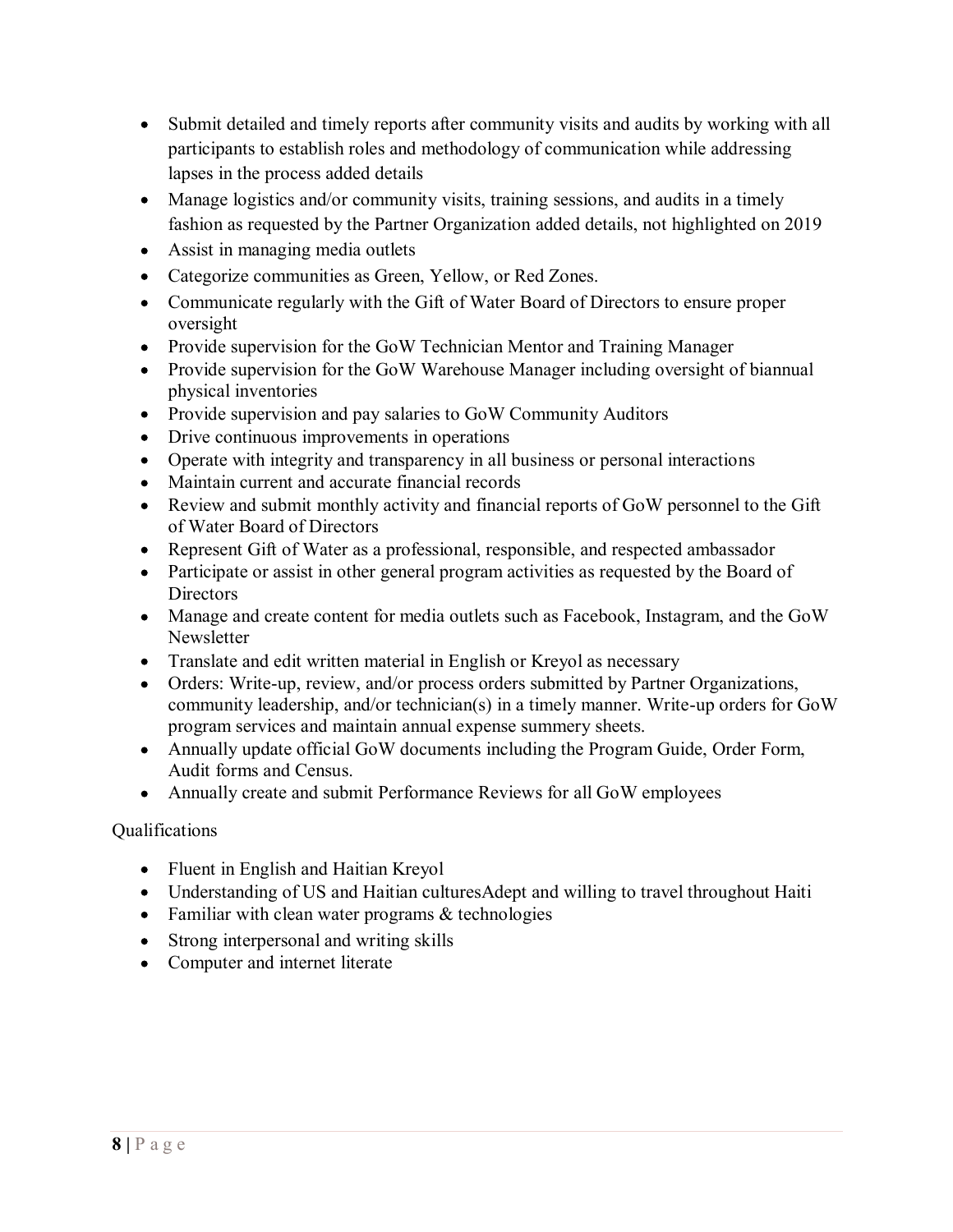# *Technician Mentor*

- Report to Program Manager in regular meetings
- Perform onsite technician visits with report upon request from the Program Manager, Partner Organization, or Board of Directors
- Call each technician monthly to check on work status, communicate information, and offer work related consultations. Create and submit report to Program Manager.
- Continue to improve field technicians' operational procedures on an individual basis

#### Qualifications

- Fluent in English and Haitian Kreyol
- Understanding of the Haitian culture
- Familiar with clean water programs & technologies
- Strong interpersonal skills
- Adept and willing to travel throughout Haiti
- Computer and internet literate
- Physically fit to walk long distances

# *Training Manager*

Responsibilities

- Organize and teach onsite training sessions upon request
	- o Secure transportation, accommodations, and materials necessary for training
- Provide continuous improvements to the Gift of Water training process
- Conduct advanced education seminars for experienced technicians
- Assist with initial onsite distribution education for beneficiaries in NEW communities alongside newly trained technician(s)
- Conduct WASH training in communities upon Partner request
- Attend meetings with focus to stay active in DINEPA, CAWST, and HWTS provider gatherings in Haiti
- Make final technician selection from community nominees based on a personal interview and adherence to criteria for technician selection

#### Qualifications

- Fluent in English and Kreyol
- Understanding of the Haitian culture
- Familiar with clean water programs & technologies
- Strong interpersonal skills
- Adept and willing to travel throughout Haiti
- Computer and internet literate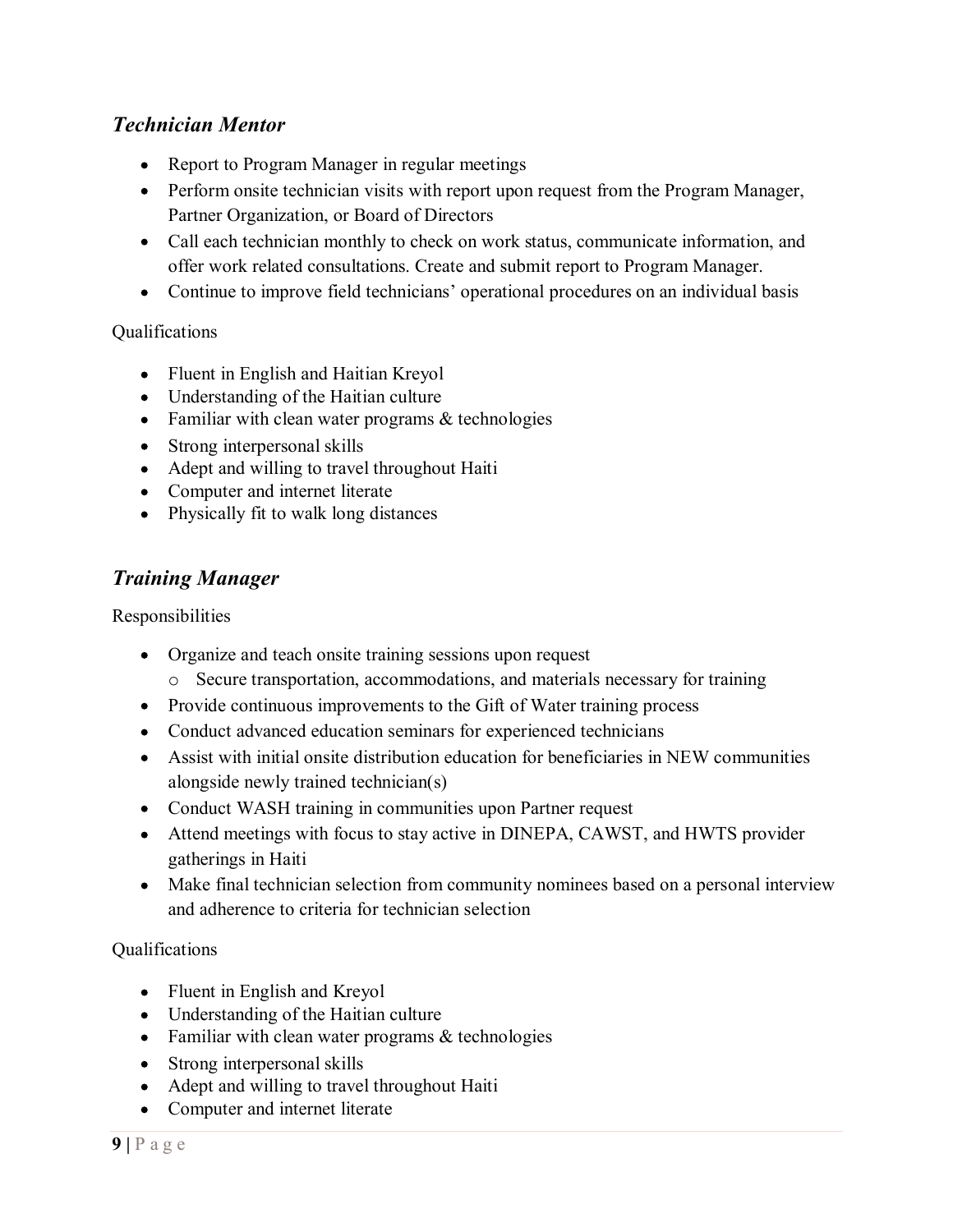- Capable of conducting educational seminars for technicians and communities
- Teaching experience is preferred
- Physically fit to walk long distances

#### *Warehouse Manager*

Responsibilities

- Maintain an organized, secure, varmint free and clean warehouse
- Maintain current and accurate records
- Prepare and process orders for delivery or pickup; including communicating with community leadership and/or technician(s)
- Ensure orders are accurate, clean, organized, secure and available in a timely manner
- Perform scheduled physical inventories
- Regularly communicate with Program Manager

#### Qualifications

- Fluent in English and Kreyol
- Strong interpersonal skills
- Adept and willing to travel throughout Haiti
- Computer and internet literate

# *Community Auditor*

Responsibilities

- Perform community audits upon request from the Program Manager, Partner Organization, or Board of Directors
- Schedule audits dates with Community Leader and/or Technician(s)
- Plan travel and accommodation details
- Submit audit report with photos to Program Manager
- Mandatory debriefing meeting with Program Manager after each audit

#### Qualifications

- Fluent and literate in Haitian Kreyol
- Strong interpersonal skills
- Understanding of the Haitian culture
- Familiar with clean water programs  $&$  technologies
- Adept and willing to travel throughout Haiti
- Smartphone and internet literate
- Physically fit to walk long distances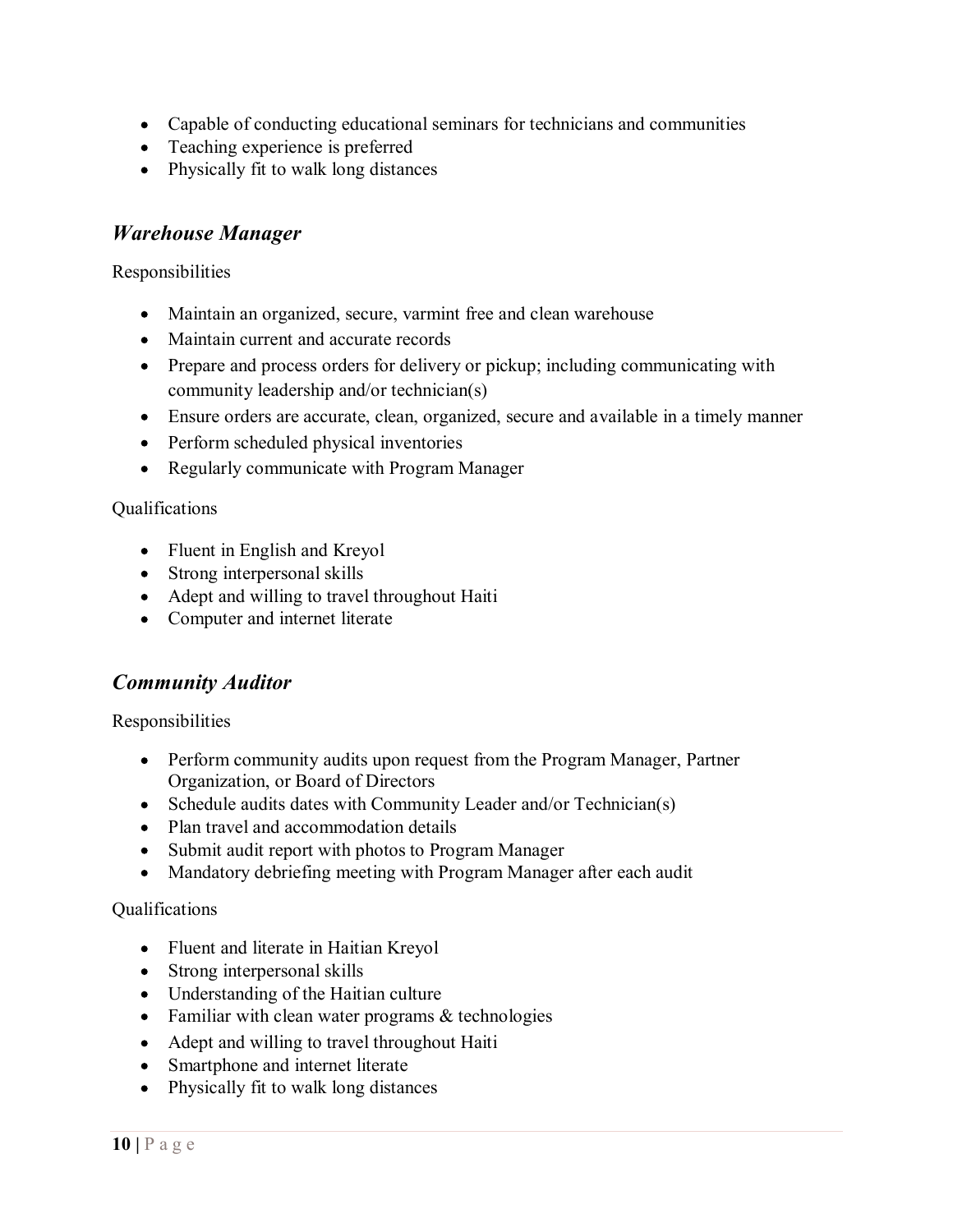# *Community Leadership*

Responsibilities

- Manage and oversee Gift of Water program operations in the community. Address any concerns regarding the clean water program.
- Collect, review, compile, and archive monthly technician reports. Maintain current and accurate records
- Communicate, as needed, with Partner Organization, Program Manager, Technician(s), and Household Beneficiaries
- Offer the local program support and motivation
- Handle logistics for technician's salary
- Monitor technician activities and effectiveness
- Agree to pay technician after finding the technician's work satisfactory
- Select technician candidates as per suggested profile
- Select households per suggested criteria
- Access the local Gift of Water inventory as necessary
- Initiate communication with Partner Organization when systems, parts, or chlorine tablets are needed
- If there are special cases, requests, or disputes between the technician and a community member correlating to the Gift of Water Program then the water committee will hold a meeting with all parties to decide how to proceed together

#### Qualifications

- Organized and responsible
- Widely accepted as a leader in the community by status or title
- Willing and able to communicate with Partner Organization

# *Master Technician (Optional)*

If there are more than five technicians in a community, it is recommended that a Master Technician be in place to provide additional support and supervision.

- Adhere to all technician guidelines
- Monitor the technician's efficiency in work, inventory management, and monthly records
- Conduct and record physical inventories
- Mentor all new technicians
- Meet with the community leadership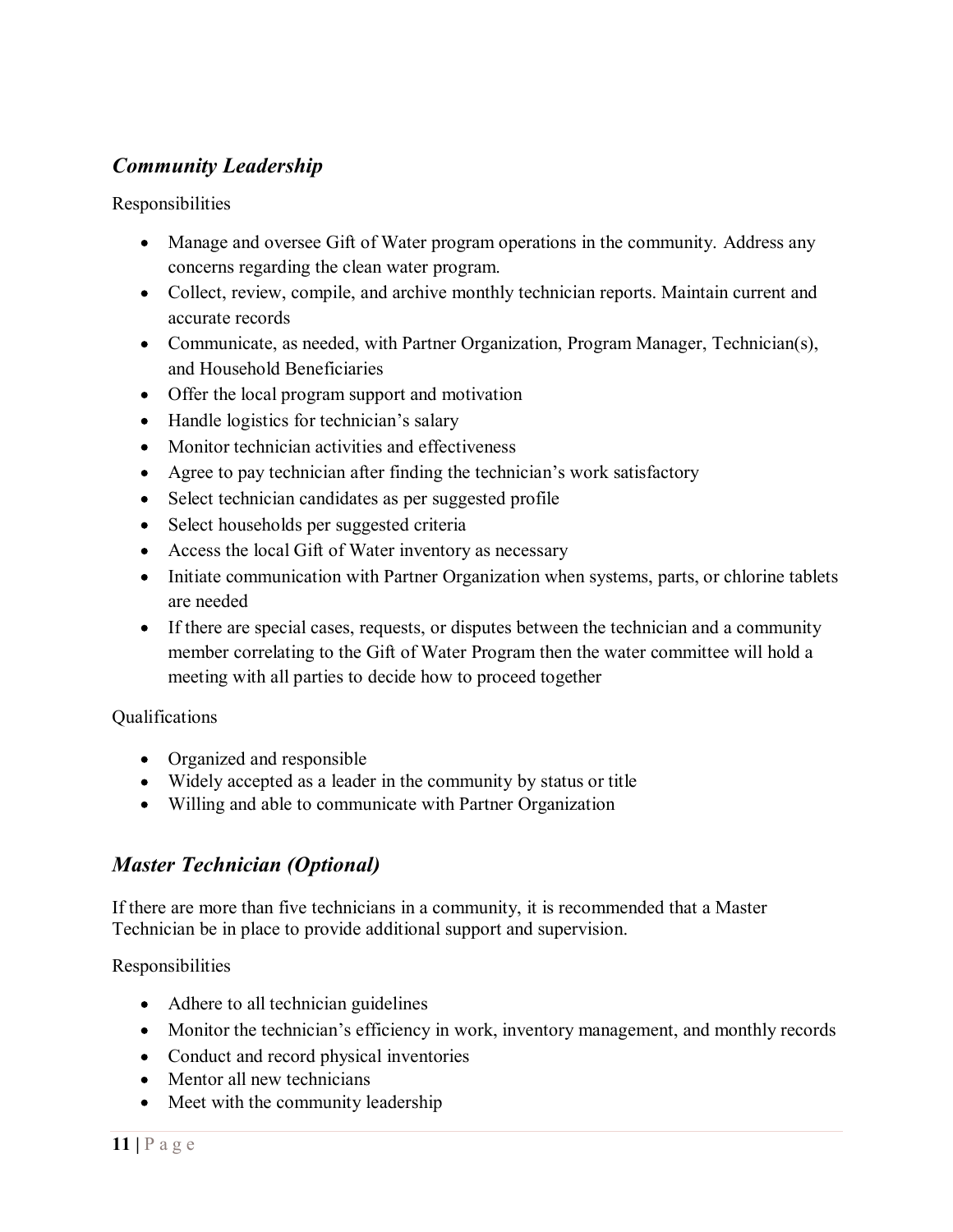- Provide supplementary WASH education to the community
- Generate monthly reports documenting homes visited and technicians audited
- Generate statistics on water tested and other field studies
- Perform regular audits of technicians by visiting beneficiaries to test for correct and consistent usage of the purification system

#### **Oualifications**

- Fluent and literate in Haitian Kreyol
- Understanding of the Haitian culture
- Strong interpersonal skills
- Capable of facilitating educational sessions for the community
- Willingness to travel throughout their entire community
- Physically fit to walk long distances

# *Technician*

Expectations, work documents, and additional information can be found in the 'Field Technician Guide' provided in both English and Haitian Creole

- Attend the Gift of Water training session for certification
- Prior to distribution:
	- o Create a record of beneficiary names, phone numbers, and locations of where all systems will be distributed according to the list of household beneficiaries created in collaboration with the community leadership and Partner Organization
	- o Teach household beneficiaries how and why to use the water purifier
- Distribute systems according to preset list
- Visit all beneficiaries with the filtration systems in designated work zone each month.
- Track and account for all systems in work zone
- Continuously motivate families to use the purification system correctly
- During household visits: be prepared with parts, chlorine tablets, and tools
- Dress professionally and treat others with respect
- Test water for chlorine content with each system visit
- Perform maintenance and repairs as needed at every visit
- Provide basic education during each system visit on correct usage, daily maintenance of the system, and safe water practices
- Collect payment from sales of parts and chlorine tablets. Give money to Community Leadership or as directed.
- Maintain accurate financial records
- Keep accurate work records and submit to community leadership and/or Partner **Organization**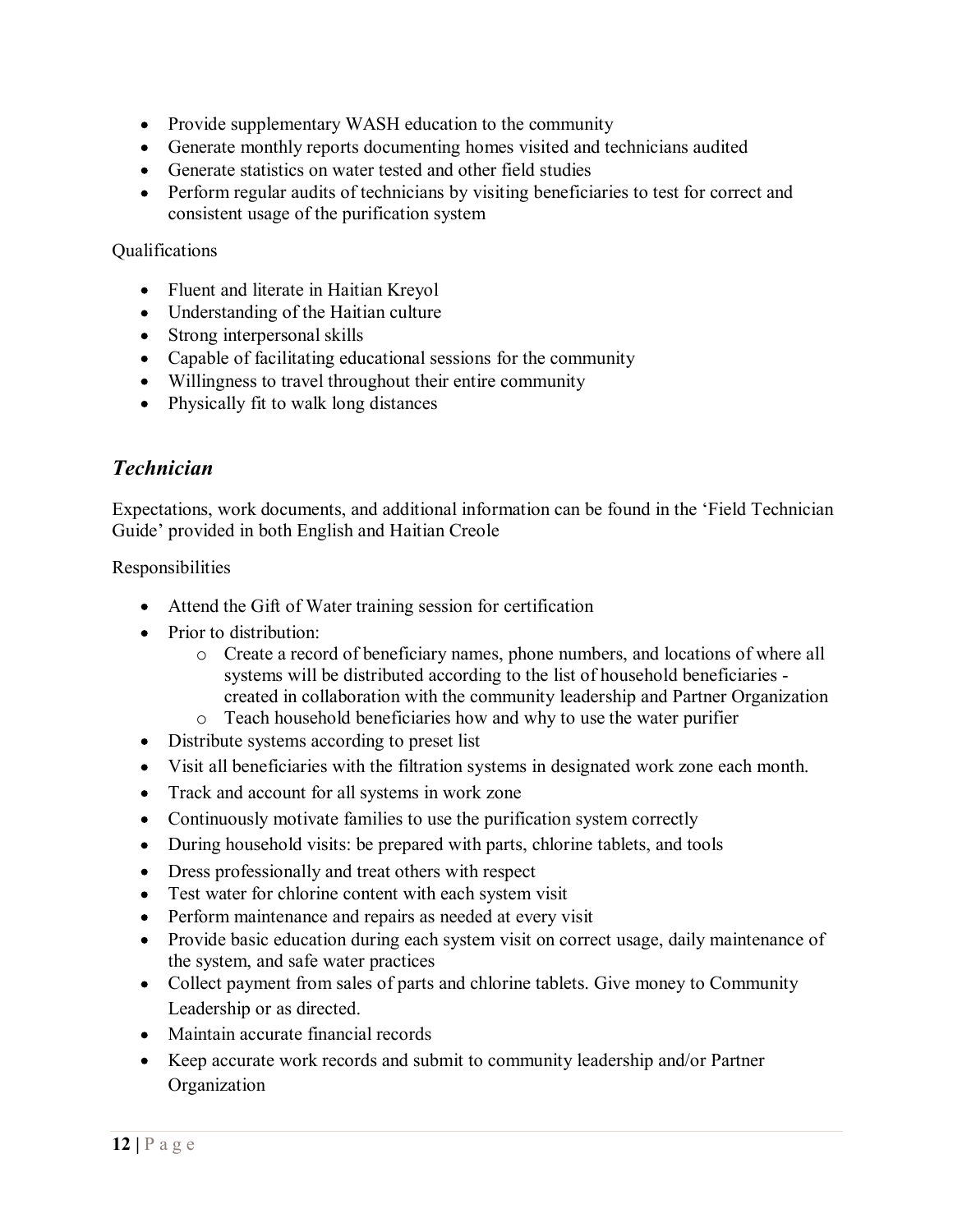- Positively represent the water program
- Communicate with community leadership and/or Partner Organization when inventory is low and items are needed
- Maintain inventory in a clean, varmint free and organized manner while keeping accurate counts

#### Qualifications

- Live in the same community as the water program and preferably within one's work zone
- Preferably three to four years of high school education
- Able to read and write Kreyol
- Able to work thirty hours per week
- Preferably a male between thirty and forty five years old
- Not related to a member of the water committee or community leader
- Family, home, and roots in the community
- Respected, trustworthy, and hardworking
- Technologically literate: able to utilize a smart phone and basic internet
- Physically fit and willing to walk long distances to visit participating beneficiaries

#### Salary

- Monthly salary amount is chosen by the Partner Organization
- Traditionally the technician's salary is relative to that of a local school teacher for full time work.
- Salary is paid to the technician upon completion of monthly reports and submission to the community leadership and/or Partner Organization

# *Household Beneficiary*

**Responsibilities** 

- Welcome technician into their home
- Use the system correctly, consistently, and continuously
- Invest in the upkeep and proper use of the system
- Report to technician whenever the system is not working correctly or chlorine tablets are needed

#### Qualifications

If there are not enough resources to provide filtration systems to an entire community, the following are criteria for the ideal candidates:

 $\bullet$  Live in the work zone of a technician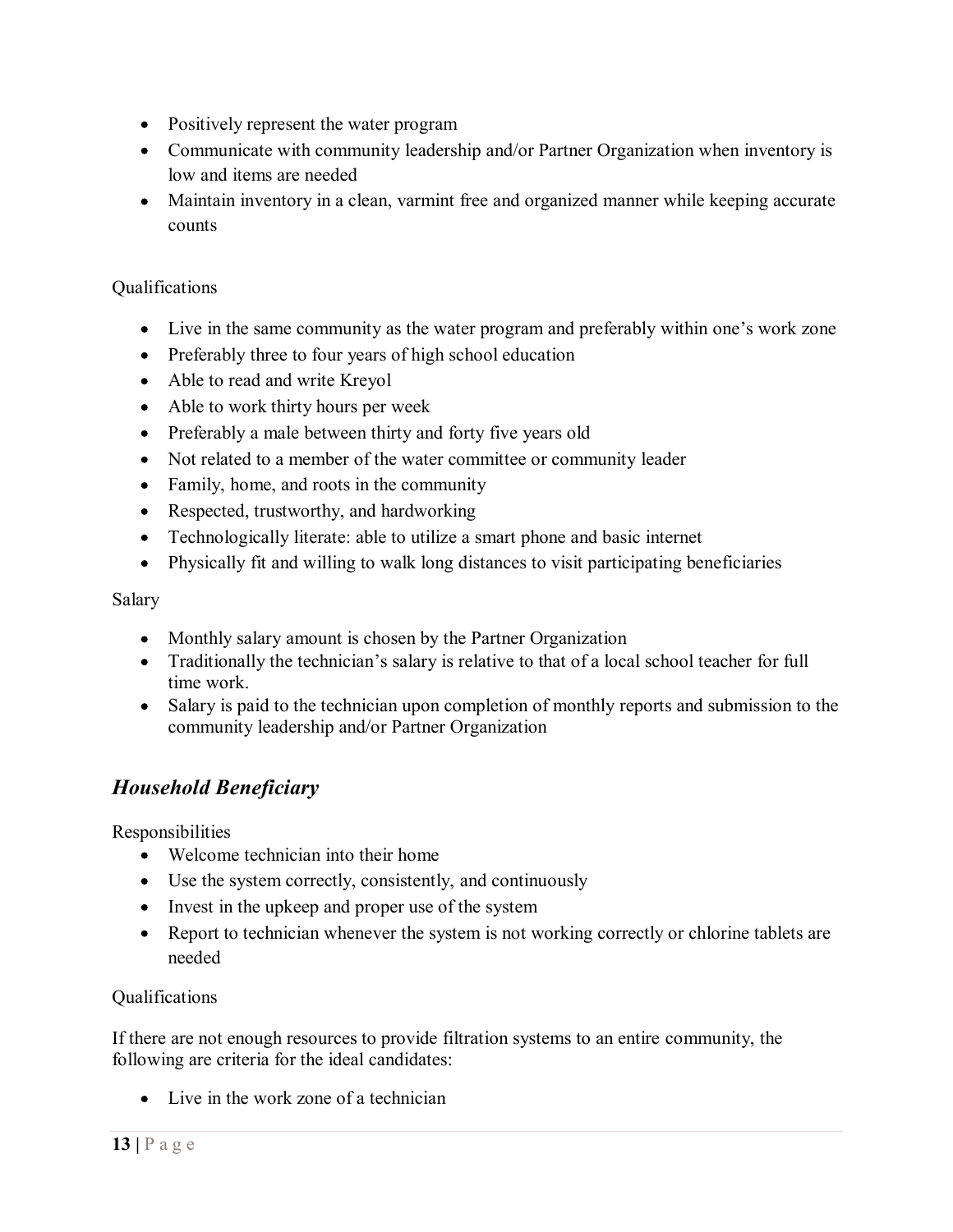- Willing to make financial commitment to program costs (chlorine tablets and replacement parts)
- Compromised Immune Systems
- Elderly
- Nursing and expectant mothers
- Young children in the household
- History of parasitic problems or similar illnesses

\*Clustering beneficiary locations is essential to ensure regular technician visits are achievable

# *Communications*

Gift of Water is available to assist with establishing communications and offers English to Haitian Creole translation services

Smart Phone and Applications

- The cellular network and availability of smart phones throughout the country allows for communications to be conducted in even the most remote locations. An unlocked, aka a smartphone that can use a local SIM card, can either be acquired in Haiti or imported by the Partner Organization.
- WhatsApp and Facebook Messenger are both recommended for increased communications options. These applications can transfer photos, videos, SMS text, documents, voice messages in addition to phone and video calls; these all-encompassing smart phone applications are very valuable tools when needing to establish or increase communications.
- Groups should be created to share information between all necessary personnel

Language Barrier

- Google Translate is a valuable tool when needing to translate text, emails, documents, etc.
- Haitian Creole does not always translate well into English, Spanish, or French due to the contextual nature and amount of homonyms in Haitian Creole
- If having trouble with translating, most educated Haitians can read/write in French or Spanish. Use Google Translate to convert French or Spanish into English and vice versa to increase effective communications.

# *Documents and Forms*

- Located on the Gift of Water website under 'Resources for Our Partners'
- Also can be requested from any GoW personnel listed in the Contact Information section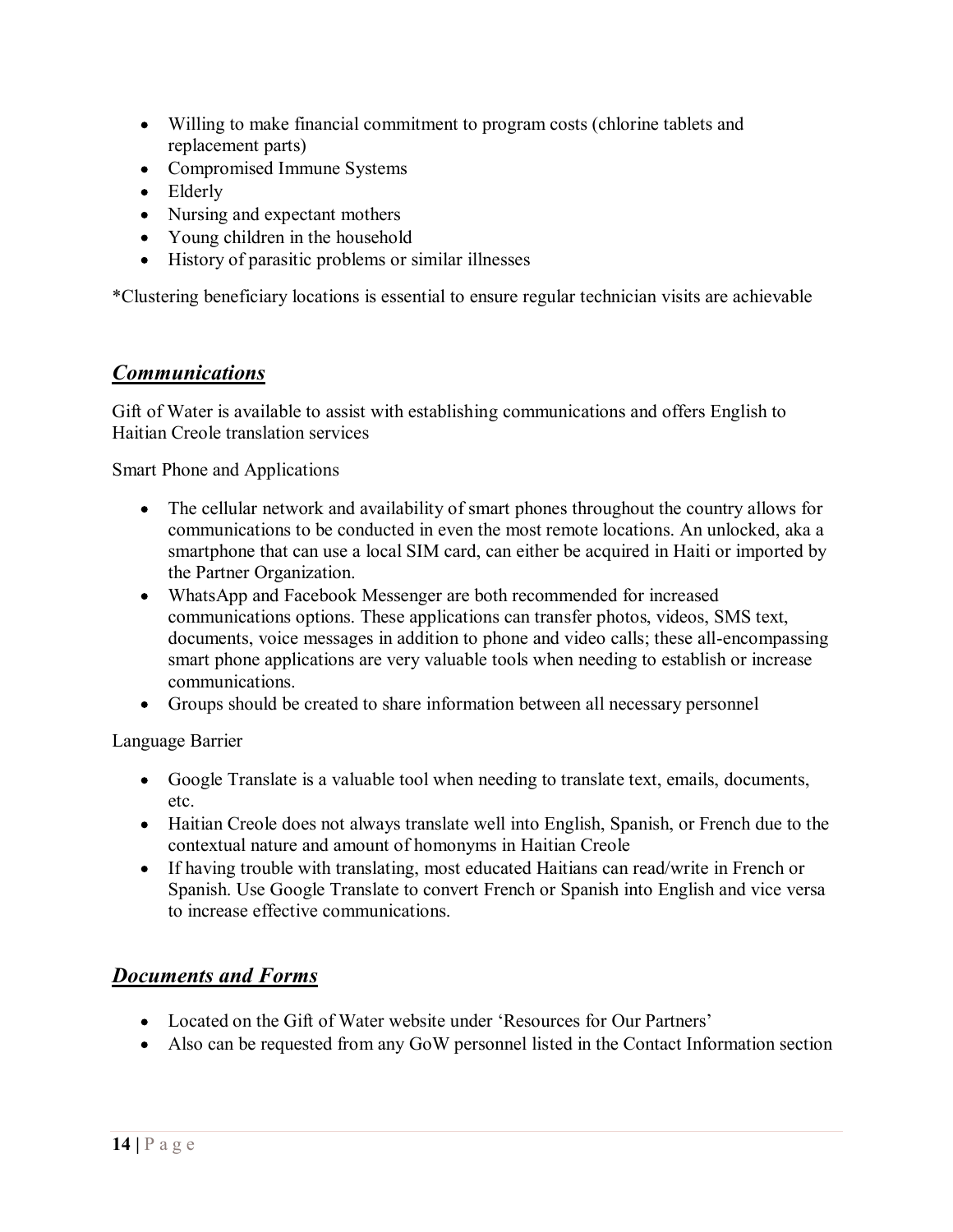# *Census*

- It is recommended to conduct a census of local programs every 2 years after launch
- Census information includes beneficiary names, contact information, system locations, and comments
- Technicians can conduct the census during their regular work activities when visiting beneficiaries
- The Census form can be found in the Document folder

#### *Audits*

To ensure the program is working according to GoW's markers for success, local programs are audited with attention to gauging if the end beneficiaries are using the purification systems correctly and consistently.

The first community audit is provided at no expense to Partner Organizations. Subsequent audits: Gift of Water will provide the necessary materials and information for a Partnering Organization to perform a thorough audit or a request can be ordered for an experienced Gift of Water Auditor to conduct this activity.

Gift of Water Audits include:

- Fact sheet: Contact information for all those involved in the management of the program Order history and past community visit notes
- Community Report Card
- Household Visit results with photos of each unit and family member
- Inventory results, observations, recommendations and photos
- Expansion and Growth recommendations

Partner Organization Audits

- Partner Organizations are able to conduct Do It Yourself audits to further build their relationship with their Haitian community
- Documents included in 'Audit Document' folder

# **Estimated Financial Responsibility Summary for Partner Organization**

#### *Start-Up Costs*

| $\bullet$            | Onsite technician and leadership training w/ supplies     | \$500          |  |
|----------------------|-----------------------------------------------------------|----------------|--|
| $\bullet$            | Water purifier systems and chlorine tablets               | See order form |  |
| $\bullet$            | Initial distribution onsite supervision by GoW Management | $<$ \$500      |  |
| <b>Ongoing Costs</b> |                                                           |                |  |
| $\bullet$            | Monthly technician salary (full time)                     | $$100 - $125$  |  |
| $\bullet$            | Additional systems, parts, and chlorine tablets           | See order form |  |
| $\bullet$            | Community visits or audits by GoW Management              | ~100           |  |